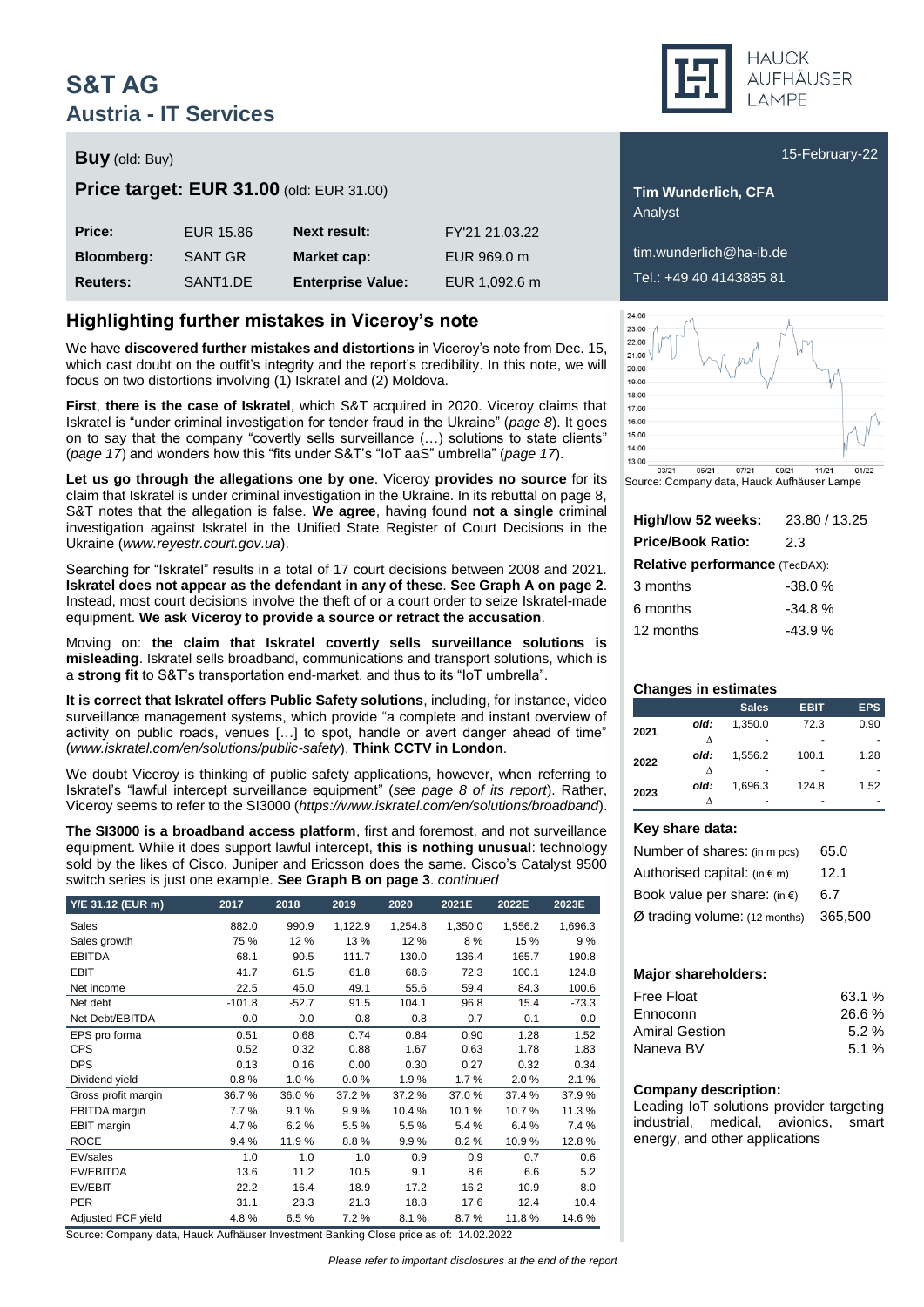Importantly, there are regulations like the US Communications Assistance for Law Enforcement Act (CALEA), which even require "that (…) manufacturers of telecommunications equipment design their equipment (…) to ensure that they have the necessary surveillance capabilities to comply with legal requests for information". (source: *www.fcc.gov*).

In any case, **the revenue contribution from such equipment is immaterial**, accounting for only 2% of Iskratel's revenue in the first nine months of 2021 (see S&T's statement, *page 6*), **suggesting the entire discussion is much ado about nothing**.

**The second distortion involves the Moldovan entity**. Viceroy claims that S&T acquired the Moldovan entity *S&T Mold srl* for € 1.6m in 2014 in an undisclosed related party transaction, because "S&T AG held 50% of the B shares in SandT Holding at the time of the acquisition". *See page 24 of the Viceroy report*. NB: SandT is the holding that owned *S&T Mold srl* back in 2014.

It is correct that S&T AG held 50% of the Class B shares in SandT Holding i.e. **250 out of 500 B shares**. Viceroy neglects to mention, however, that S&T AG did not hold any Class A shares i.e. **zero out of 4,500 A shares**. **See Graph C on page 4**.

In total, **S&T AG hence held only 5% of the outstanding shares of SandT Holding** i.e. 250 out of 5,000 Class A and B shares. We did not find anything to suggest that Class A and B shares held different voting rights.

**It seems to us that Viceroy tries to create a related-party transaction by misstating the ownership structure of SandT Holding**, which reflects poorly on the outfit's integrity. **We confirm our BUY rating on S&T**.

### **Appendix**

### **GRAPH A**

The table below suggests that there is **no criminal investigation into Iskratel** in the Ukraine. Viceroy has not provided a source for the claim it makes on page 8 of its report. If it cannot provide a source, **the right thing to do would be to retract the accusation**.

|  | The Unified State Register of Court Decisions suggests there is NO criminal investigation involving Iskratel |
|--|--------------------------------------------------------------------------------------------------------------|
|  |                                                                                                              |

| <b>Court Case #</b> | Year | What is the case about?                                                                  |
|---------------------|------|------------------------------------------------------------------------------------------|
| 127/1329/21         | 2021 | Pre-trial investigation into criminal proceedings; involved Iskratel-made equipment only |
| 127/10902/21        | 2021 | Pre-trial investigation into criminal proceedings; involved Iskratel-made equipment only |
| 18/2217/11          | 2011 | State Property Fund vs. Ukrtelecom                                                       |
| 2-5202/10/01        | 2010 | Civil case involving a person that used to work for Iskratel                             |
| 201/2033/19         | 2019 | Stolen property, including Iskratel-made hardware                                        |
| 263/321/14-K        | 2014 | Seizure of Iskratel-made equipment / third-parties only                                  |
| 389/1109/17         | 2017 | Seizure of Iskratel-made equipment / third-parties only                                  |
| 5/108               | 2008 | Collection of debt; Ukrtelecom vs. Fashion Ukraine LLC                                   |
| 5/74-1763           | 2019 | Overdue payment for products; Ukrtelecom vs a political party                            |
| 591/3799/15-k       | 2015 | Stolen property, including Iskratel-made hardware                                        |
| 612/701/15-k        | 2015 | Stolen property, including Iskratel-made hardware                                        |
| 612/152/16-k        | 2019 | Iskratel equipment was illegally seized                                                  |
| 645/1715/15-c       | 2019 | Civil case: recovery of earnings due to forced absence                                   |
| 766/8384/18         | 2019 | Court grants access to equipment from Iskratel                                           |
| 826/18290/15        | 2016 | Ukrtelecom vs. SFS / involves Iskratel equipment                                         |
| 910/14537/18        | 2021 | Ukrtelecom vs. SAKUMS                                                                    |
| 917/1253/18         | 2019 | State Property Fund vs. Ukrtelecom                                                       |

Source: *www.reyestr.court.gov.ua*

*NB: these court cases pop up when searching for "Iskratel" on the above website. None of these cases name Iskratel as the defendant.*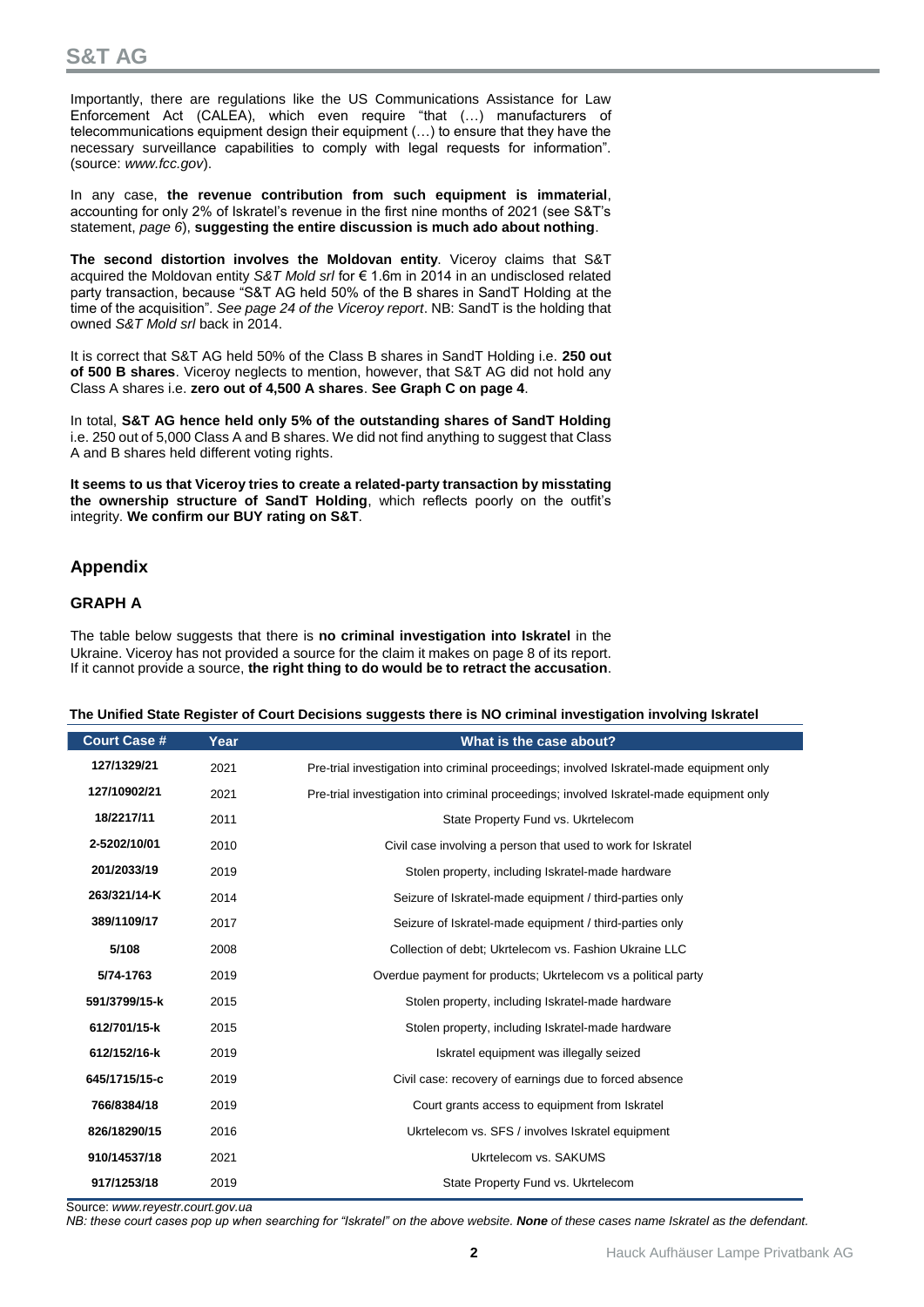**GRAPH B**

# Cisco Catalyst 9500 Series Switches



# High-density advanced services in a compact form factor

The Cisco Catalyst 9500 Series is the first 100/40-Gbps switch purpose built for the enterprise campus. It was recently recognized as CRN's 2017 Overall Network Product of the Year. Designed for security, the Internet of Things (IoT), and the cloud, Catalyst 9500 fixed-core switches are highdensity building blocks for a next-generation, intent-based network.

ċ



### Home / Support /

Security Configuration Guide, Cisco IOS XE Gibraltar 16.10.x (Catalyst 9500 Switches)



### *Sources:*

*<https://www.cisco.com/c/en/us/products/switches/catalyst-9500-series-switches/index.html>*

*https://www.cisco.com/c/en/us/td/docs/switches/lan/catalyst9500/software/release/16- 10/configuration\_guide/sec/b\_1610\_sec\_9500\_cg/configuring\_lawful\_intercept.html*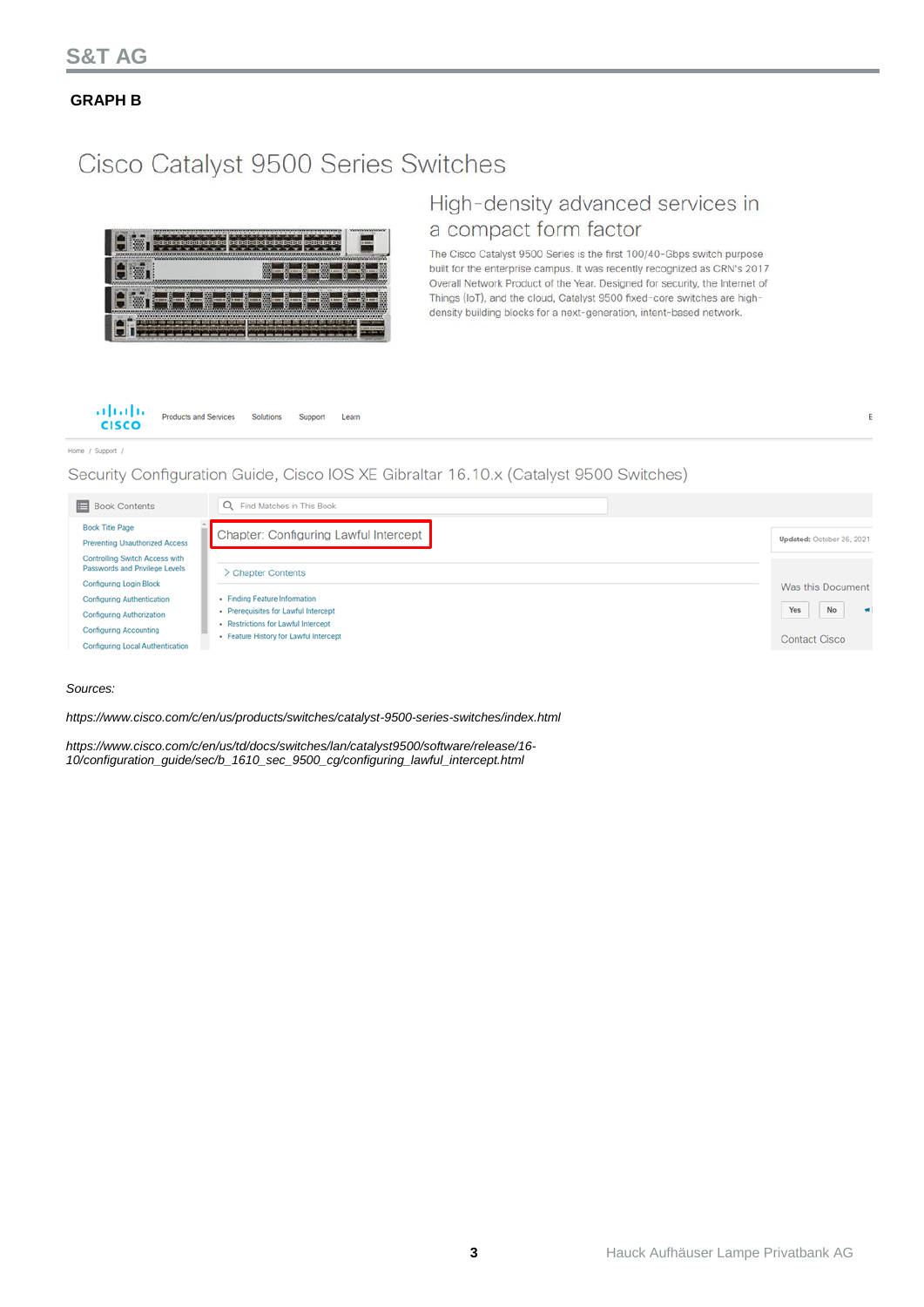### **GRAPH C**

**The graph below shows the official filing of SandT Holding Limited**. Viceroy claims that S&T AG held 50% of the Class B shares. Viceroy thinks that, as a result, the acquisition of the Moldovan entity was an undisclosed related party transaction.

**The conclusion is incorrect as it neglects the Class A shares**. The filing shows that S&T AG held only 5% of SandT Holding Limited in total. **Note that S&T has fully divested the 5% stake in the meantime**.

**Share Capital of SandT Holding: 5,000 shares in total, S&T AG held 5% (divested in the meantime)**

| <b>Share Capital</b>                                                                                                                                                                         |                                                |                             |                                                 |  |  |  |  |
|----------------------------------------------------------------------------------------------------------------------------------------------------------------------------------------------|------------------------------------------------|-----------------------------|-------------------------------------------------|--|--|--|--|
| <b>Class Name</b>                                                                                                                                                                            | <b>No. of Shares</b>                           | <b>Currency</b>             | <b>Unit Value</b>                               |  |  |  |  |
| <b>Authorised Share Capital</b>                                                                                                                                                              |                                                |                             |                                                 |  |  |  |  |
| Class A                                                                                                                                                                                      | 4500.00                                        | <b>EUR</b>                  | 1.00                                            |  |  |  |  |
| <b>Issued Capital</b>                                                                                                                                                                        |                                                |                             |                                                 |  |  |  |  |
| Class A                                                                                                                                                                                      | 4500.00                                        | <b>EUR</b>                  | 1.00                                            |  |  |  |  |
| Shareholders                                                                                                                                                                                 |                                                |                             |                                                 |  |  |  |  |
| <b>DARWEEN ESTABLISHMENT</b><br>4500.00 No. of Shares 100.00%<br>Address: Aulestrasse, 5, Vaduz 9490<br>Class: Class A, Currency: EUR, Unit Value: 1.00<br>Citizenship County: Liechtenstein |                                                |                             |                                                 |  |  |  |  |
| <b>Class Name</b>                                                                                                                                                                            | <b>No. of Shares</b>                           | <b>Currency</b>             | <b>Unit Value</b>                               |  |  |  |  |
| <b>Authorised Share Capital</b>                                                                                                                                                              |                                                |                             |                                                 |  |  |  |  |
| <b>Class B</b>                                                                                                                                                                               | 500.00                                         | <b>EUR</b>                  | 1.00                                            |  |  |  |  |
| <b>Issued Capital</b>                                                                                                                                                                        |                                                |                             |                                                 |  |  |  |  |
| Class B                                                                                                                                                                                      | 500.00                                         | <b>EUR</b>                  | 1.00                                            |  |  |  |  |
| Shareholders                                                                                                                                                                                 |                                                |                             |                                                 |  |  |  |  |
| DARWEEN ESTABLISHMENT                                                                                                                                                                        |                                                | 250.00 No. of Shares 50.00% |                                                 |  |  |  |  |
| Address: Aulestrasse, 5, Vaduz 9490                                                                                                                                                          |                                                |                             | Class: Class B, Currency: EUR, Unit Value: 1.00 |  |  |  |  |
| Citizenship County: Liechtenstein                                                                                                                                                            |                                                |                             |                                                 |  |  |  |  |
| <b>S&amp;T AG</b>                                                                                                                                                                            |                                                | 250.00 No. of Shares 50.00% |                                                 |  |  |  |  |
|                                                                                                                                                                                              | Address: Geiselbergstrasse, 17-19 Vienna, 1110 |                             | Class: Class B, Currency: EUR, Unit Value: 1.00 |  |  |  |  |
| Citizenship County: Austria                                                                                                                                                                  |                                                |                             |                                                 |  |  |  |  |

*Source: Cyprus registry, filing of SandT Holding Limited*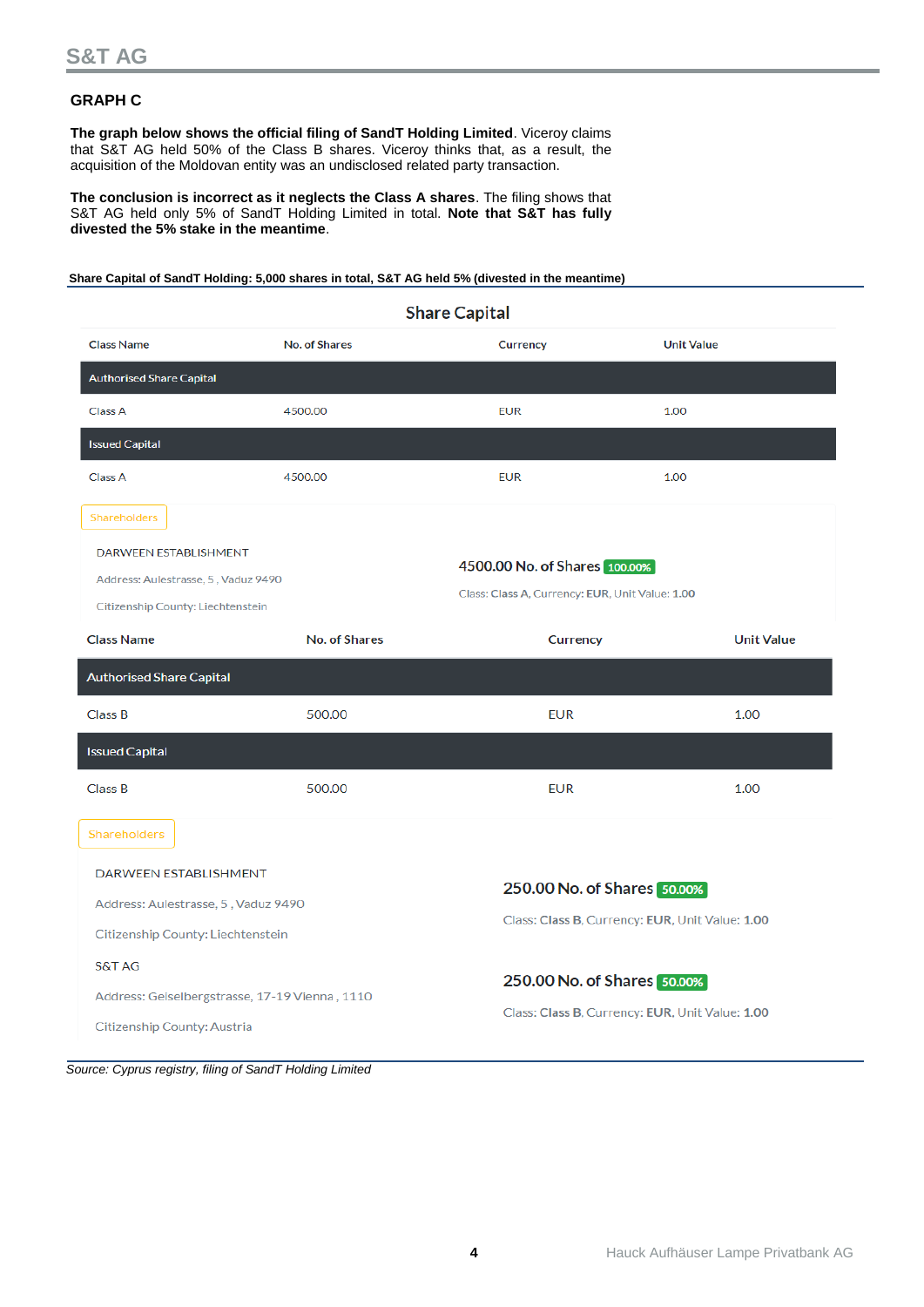# **Financials**

| Profit and loss (EUR m)                                 | 2017   | 2018    | 2019    | 2020    | 2021E   | 2022E   | 2023E   |
|---------------------------------------------------------|--------|---------|---------|---------|---------|---------|---------|
| <b>Net sales</b>                                        | 882.0  | 990.9   | 1,122.9 | 1,254.8 | 1,350.0 | 1,556.2 | 1,696.3 |
| Sales growth                                            | 75.1%  | 12.3%   | 13.3%   | 11.7%   | 7.6%    | 15.3%   | 9.0%    |
| Increase/decrease in finished goods and work-in-process | 13.4   | 15.1    | 15.5    | 17.6    | 16.2    | 17.1    | 17.8    |
| <b>Total sales</b>                                      | 895.3  | 1,006.0 | 1,138.4 | 1,272.4 | 1,366.2 | 1,573.3 | 1,714.1 |
| Other operating income                                  | 8.5    | 7.5     | 8.0     | 8.8     | 8.1     | 8.6     | 8.5     |
| Material expenses                                       | 567.0  | 644.3   | 715.4   | 799.0   | 861.3   | 985.1   | 1,065.3 |
| Personnel expenses                                      | 179.4  | 194.6   | 245.2   | 273.3   | 291.6   | 333.0   | 359.6   |
| Other operating expenses                                | 89.4   | 84.0    | 74.2    | 78.8    | 85.1    | 98.0    | 106.9   |
| Total operating expenses                                | 827.3  | 915.4   | 1,026.7 | 1,142.4 | 1,229.9 | 1,407.6 | 1,523.2 |
| <b>EBITDA</b>                                           | 68.1   | 90.5    | 111.7   | 130.0   | 136.4   | 165.7   | 190.8   |
| Depreciation                                            | 7.4    | 29.0    | 25.9    | 30.9    | 31.3    | 32.6    | 33.0    |
| <b>EBITA</b>                                            | 60.7   | 61.5    | 85.8    | 99.1    | 105.1   | 133.1   | 157.8   |
| Amortisation of goodwill                                | 0.0    | n/a     | 0.0     | 0.0     | 0.0     | 0.0     | 0.0     |
| Amortisation of intangible assets                       | 18.9   | n/a     | 24.0    | 30.5    | 32.7    | 33.0    | 33.0    |
| Impairment charges                                      | 0.0    | n/a     | 0.0     | 0.0     | 0.0     | 0.0     | 0.0     |
| <b>EBIT</b> (inc revaluation net)                       | 41.7   | 61.5    | 61.8    | 68.6    | 72.3    | 100.1   | 124.8   |
| Interest income                                         | 0.6    | 1.0     | 1.3     | 1.6     | 1.8     | 1.6     | 1.6     |
| Interest expenses                                       | 6.9    | 6.2     | 9.0     | 9.3     | 8.1     | 8.1     | 8.1     |
| Other financial result                                  | 0.0    | 0.0     | 0.0     | $-0.2$  | 0.0     | 0.0     | 0.0     |
| Financial result                                        | $-6.4$ | $-5.2$  | $-7.7$  | $-7.9$  | $-6.3$  | $-6.5$  | $-6.5$  |
| Recurring pretax income from continuing operations      | 35.4   | 56.3    | 54.1    | 60.7    | 66.0    | 93.6    | 118.3   |
| Extraordinary income/loss                               | 0.0    | 0.0     | 0.0     | 0.0     | 0.0     | 0.0     | 0.0     |
| <b>Earnings before taxes</b>                            | 35.4   | 56.3    | 54.1    | 60.7    | 66.0    | 93.6    | 118.3   |
| Taxes                                                   | 6.0    | 7.9     | 4.6     | 6.1     | 6.6     | 9.4     | 17.7    |
| Net income from continuing operations                   | 29.4   | 48.5    | 49.5    | 54.6    | 59.4    | 84.3    | 100.6   |
| Result from discontinued operations (net of tax)        | 0.0    | 0.0     | 0.0     | 0.0     | 0.0     | 0.0     | 0.0     |
| <b>Net income</b>                                       | 29.4   | 48.5    | 49.5    | 54.6    | 59.4    | 84.3    | 100.6   |
| Minority interest                                       | 6.9    | 3.5     | 0.4     | $-1.0$  | 0.0     | 0.0     | 0.0     |
| Net profit (reported)                                   | 22.5   | 45.0    | 49.1    | 55.6    | 59.4    | 84.3    | 100.6   |
| Average number of shares                                | 52.5   | 66.1    | 66.1    | 65.0    | 65.0    | 65.0    | 65.0    |
| <b>EPS</b> reported                                     | 0.43   | 0.68    | 0.74    | 0.86    | 0.91    | 1.30    | 1.55    |

| Profit and loss (common size)                           | 2017   | 2018   | 2019   | 2020     | 2021E  | 2022E   | 2023E  |
|---------------------------------------------------------|--------|--------|--------|----------|--------|---------|--------|
|                                                         |        |        |        |          |        |         |        |
| <b>Net sales</b>                                        | 100.0% | 100.0% | 100.0% | 100.0%   | 100.0% | 100.0%  | 100.0% |
| Increase/decrease in finished goods and work-in-process | 1.5%   | 1.5%   | 1.4%   | 1.4%     | 1.2%   | 1.1%    | 1.1%   |
| <b>Total sales</b>                                      | 101.5% | 101.5% | 101.4% | 101.4%   | 101.2% | 101.1 % | 101.1% |
| Other operating income                                  | 1.0%   | 0.8%   | 0.7%   | 0.7%     | 0.6%   | 0.6%    | 0.5%   |
| Material expenses                                       | 64.3%  | 65.0%  | 63.7%  | 63.7%    | 63.8%  | 63.3%   | 62.8%  |
| Personnel expenses                                      | 20.3%  | 19.6%  | 21.8%  | 21.8%    | 21.6%  | 21.4%   | 21.2%  |
| Other operating expenses                                | 10.1%  | 8.5%   | 6.6%   | 6.3%     | 6.3%   | 6.3%    | 6.3%   |
| Total operating expenses                                | 93.8%  | 92.4%  | 91.4%  | 91.0%    | 91.1%  | 90.5%   | 89.8%  |
| <b>EBITDA</b>                                           | 7.7%   | 9.1%   | 9.9%   | 10.4%    | 10.1%  | 10.7%   | 11.3%  |
| Depreciation                                            | 0.8%   | 2.9%   | 2.3%   | 2.5%     | 2.3%   | 2.1%    | 1.9%   |
| <b>EBITA</b>                                            | 6.9%   | 6.2%   | 7.6%   | 7.9%     | 7.8%   | 8.6%    | 9.3%   |
| Amortisation of goodwill                                | 0.0%   | n/a    | 0.0%   | 0.0%     | 0.0%   | $0.0\%$ | 0.0%   |
| Amortisation of intangible assets                       | 2.1%   | n/a    | 2.1%   | 2.4 %    | 2.4 %  | 2.1%    | 1.9%   |
| Impairment charges                                      | 0.0%   | n/a    | 0.0%   | 0.0%     | 0.0%   | $0.0\%$ | 0.0%   |
| <b>EBIT</b> (inc revaluation net)                       | 4.7%   | 6.2%   | 5.5%   | 5.5%     | 5.4%   | 6.4%    | 7.4 %  |
| Interest income                                         | 0.1%   | 0.1%   | 0.1%   | 0.1%     | 0.1%   | 0.1%    | 0.1%   |
| Interest expenses                                       | 0.8%   | 0.6%   | 0.8%   | 0.7%     | 0.6%   | 0.5%    | 0.5%   |
| Other financial result                                  | 0.0%   | 0.0%   | 0.0%   | $0.0 \%$ | 0.0%   | 0.0%    | 0.0%   |
| <b>Financial result</b>                                 | neg.   | neg.   | neg.   | neg.     | neg.   | neg.    | neg.   |
| Recurring pretax income from continuing operations      | 4.0%   | 5.7%   | 4.8%   | 4.8%     | 4.9%   | 6.0%    | 7.0%   |
| Extraordinary income/loss                               | 0.0%   | 0.0%   | 0.0%   | 0.0%     | 0.0%   | 0.0%    | 0.0%   |
| <b>Earnings before taxes</b>                            | 4.0%   | 5.7%   | 4.8%   | 4.8%     | 4.9%   | 6.0%    | 7.0%   |
| Tax rate                                                | 17.0%  | 14.0%  | 8.4%   | 10.0%    | 10.0%  | 10.0%   | 15.0%  |
| Net income from continuing operations                   | 3.3%   | 4.9%   | 4.4 %  | 4.4 %    | 4.4 %  | 5.4%    | 5.9%   |
| Income from discontinued operations (net of tax)        | 0.0%   | 0.0%   | 0.0%   | 0.0%     | 0.0%   | 0.0%    | 0.0%   |
| Net income                                              | 3.3%   | 4.9%   | 4.4 %  | 4.4 %    | 4.4 %  | 5.4%    | 5.9%   |
| Minority interest                                       | 0.8%   | 0.4%   | 0.0%   | neg.     | 0.0%   | 0.0%    | 0.0%   |
| Net profit (reported)                                   | 2.6%   | 4.5%   | 4.4 %  | 4.4 %    | 4.4 %  | 5.4%    | 5.9%   |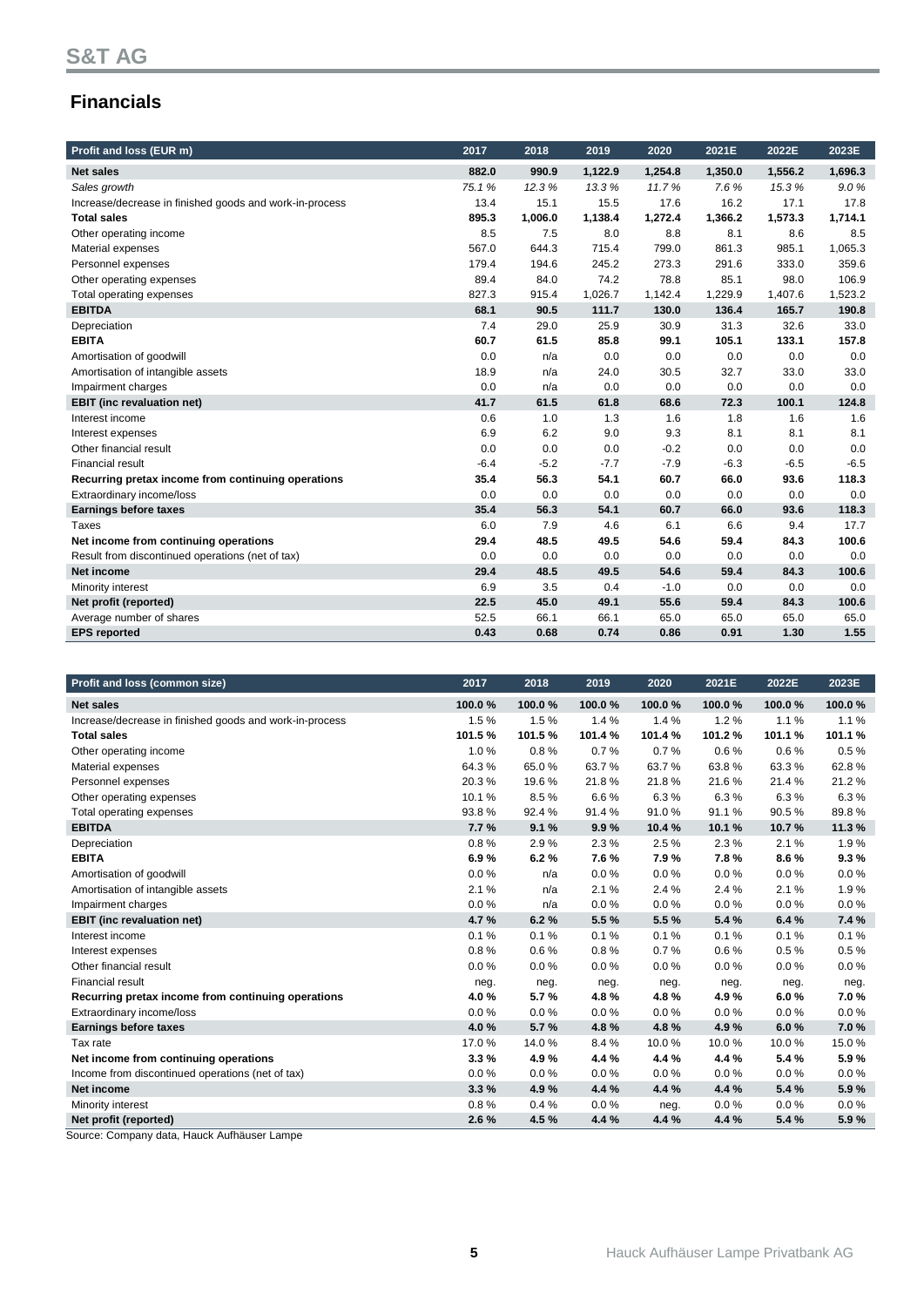# **S&T AG**

| <b>Balance sheet (EUR m)</b>                              | 2017  | 2018  | 2019    | 2020    | 2021E   | 2022E   | 2023E   |
|-----------------------------------------------------------|-------|-------|---------|---------|---------|---------|---------|
| Intangible assets                                         | 189.9 | 207.6 | 294.9   | 302.3   | 294.6   | 287.8   | 271.8   |
| Property, plant and equipment                             | 31.9  | 37.1  | 99.8    | 135.1   | 125.4   | 117.7   | 111.9   |
| <b>Financial assets</b>                                   | 17.6  | 0.3   | 22.8    | 22.1    | 22.1    | 22.1    | 22.1    |
| <b>FIXED ASSETS</b>                                       | 239.4 | 244.9 | 417.5   | 459.5   | 442.2   | 427.6   | 405.7   |
| Inventories                                               | 104.0 | 130.8 | 146.8   | 159.9   | 207.7   | 207.5   | 220.3   |
| Accounts receivable                                       | 172.4 | 202.7 | 212.2   | 204.5   | 255.2   | 294.2   | 320.7   |
| Other current assets                                      | 43.5  | 68.0  | 102.6   | 104.2   | 106.9   | 109.5   | 112.3   |
| Liquid assets                                             | 216.9 | 171.8 | 312.3   | 281.9   | 289.2   | 370.6   | 459.3   |
| Deferred taxes                                            | 28.6  | 29.8  | 34.4    | 36.6    | 36.6    | 36.6    | 36.6    |
| Deferred charges and prepaid expenses                     | 0.0   | 0.0   | 0.0     | 0.0     | 0.0     | 0.0     | 0.0     |
| <b>CURRENT ASSETS</b>                                     | 565.5 | 603.0 | 808.2   | 787.1   | 895.6   | 1,018.4 | 1,149.1 |
| <b>TOTAL ASSETS</b>                                       | 804.9 | 847.9 | 1.225.7 | 1,246.6 | 1,337.7 | 1,446.1 | 1,554.9 |
| <b>SHAREHOLDERS EQUITY</b>                                | 305.1 | 356.0 | 372.7   | 404.0   | 442.5   | 508.3   | 585.3   |
| <b>MINORITY INTEREST</b>                                  | 26.7  | 11.3  | 12.4    | 5.4     | 5.4     | 5.4     | 5.4     |
| Long-term debt                                            | 68.7  | 79.4  | 341.0   | 343.2   | 343.2   | 343.2   | 343.2   |
| Provisions for pensions and similar obligations           | 21.2  | 14.6  | 30.0    | 26.8    | 26.8    | 26.8    | 26.8    |
| Other provisions                                          | 36.7  | 28.0  | 54.4    | 40.5    | 40.5    | 40.5    | 40.5    |
| <b>Non-current liabilities</b>                            | 126.6 | 122.0 | 425.4   | 410.5   | 410.5   | 410.5   | 410.5   |
| short-term liabilities to banks                           | 46.4  | 39.6  | 62.8    | 42.8    | 42.8    | 42.8    | 42.8    |
| Accounts payable                                          | 154.9 | 177.0 | 205.0   | 210.0   | 258.9   | 298.4   | 325.3   |
| Advance payments received on orders                       | 0.0   | 0.0   | 0.0     | 0.0     | 0.0     | 0.0     | 0.0     |
| Other liabilities (incl. from lease and rental contracts) | 135.6 | 129.4 | 134.2   | 160.6   | 160.6   | 165.4   | 170.3   |
| Deferred taxes                                            | 9.5   | 12.6  | 13.4    | 13.3    | 17.0    | 15.2    | 15.2    |
| Deferred income                                           | 0.0   | 0.0   | 0.0     | 0.0     | 0.0     | 0.0     | 0.0     |
| <b>Current liabilities</b>                                | 346.4 | 358.6 | 415.3   | 426.6   | 479.3   | 521.8   | 553.6   |
| <b>TOTAL LIABILITIES AND SHAREHOLDERS EQUITY</b>          | 804.9 | 847.9 | 1.225.7 | 1,246.6 | 1,337.7 | 1,446.1 | 1,554.9 |

| <b>Balance sheet (common size)</b>                        | 2017   | 2018    | 2019   | 2020   | 2021E  | 2022E  | 2023E  |
|-----------------------------------------------------------|--------|---------|--------|--------|--------|--------|--------|
| Intangible assets                                         | 23.6%  | 24.5%   | 24.1 % | 24.2%  | 22.0%  | 19.9%  | 17.5 % |
| Property, plant and equipment                             | 4.0%   | 4.4%    | 8.1%   | 10.8%  | 9.4%   | 8.1%   | 7.2%   |
| <b>Financial assets</b>                                   | 2.2%   | $0.0\%$ | 1.9%   | 1.8%   | 1.7%   | 1.5%   | 1.4%   |
| <b>FIXED ASSETS</b>                                       | 29.7%  | 28.9%   | 34.1 % | 36.9%  | 33.1 % | 29.6%  | 26.1%  |
| Inventories                                               | 12.9%  | 15.4 %  | 12.0%  | 12.8%  | 15.5%  | 14.3%  | 14.2%  |
| Accounts receivable                                       | 21.4%  | 23.9%   | 17.3%  | 16.4%  | 19.1%  | 20.3%  | 20.6%  |
| Other current assets                                      | 5.4%   | 8.0%    | 8.4%   | 8.4%   | 8.0%   | 7.6%   | 7.2%   |
| Liquid assets                                             | 27.0%  | 20.3%   | 25.5%  | 22.6%  | 21.6%  | 25.6%  | 29.5%  |
| Deferred taxes                                            | 3.6%   | 3.5%    | 2.8%   | 2.9%   | 2.7%   | 2.5%   | 2.4%   |
| Deferred charges and prepaid expenses                     | 0.0%   | 0.0%    | 0.0%   | 0.0%   | 0.0%   | 0.0%   | 0.0%   |
| <b>CURRENT ASSETS</b>                                     | 70.3%  | 71.1%   | 65.9%  | 63.1%  | 66.9%  | 70.4%  | 73.9%  |
| <b>TOTAL ASSETS</b>                                       | 100.0% | 100.0%  | 100.0% | 100.0% | 100.0% | 100.0% | 100.0% |
| <b>SHAREHOLDERS EQUITY</b>                                | 37.9%  | 42.0%   | 30.4%  | 32.4%  | 33.1%  | 35.2%  | 37.6%  |
| <b>MINORITY INTEREST</b>                                  | 3.3%   | 1.3%    | 1.0%   | 0.4%   | 0.4%   | 0.4%   | 0.3%   |
| Long-term debt                                            | 8.5%   | 9.4%    | 27.8%  | 27.5%  | 25.7%  | 23.7%  | 22.1%  |
| Provisions for pensions and similar obligations           | 2.6%   | 1.7%    | 2.4 %  | 2.2%   | 2.0%   | 1.9%   | 1.7%   |
| Other provisions                                          | 4.6%   | 3.3%    | 4.4 %  | 3.2%   | 3.0%   | 2.8%   | 2.6%   |
| <b>Non-current liabilities</b>                            | 15.7%  | 14.4 %  | 34.7%  | 32.9%  | 30.7%  | 28.4%  | 26.4%  |
| short-term liabilities to banks                           | 5.8%   | 4.7%    | 5.1%   | 3.4%   | 3.2%   | 3.0%   | 2.8%   |
| Accounts payable                                          | 19.2%  | 20.9%   | 16.7%  | 16.8%  | 19.4 % | 20.6%  | 20.9%  |
| Advance payments received on orders                       | 0.0%   | 0.0%    | 0.0%   | 0.0%   | 0.0%   | 0.0%   | 0.0%   |
| Other liabilities (incl. from lease and rental contracts) | 16.9%  | 15.3%   | 10.9%  | 12.9%  | 12.0%  | 11.4 % | 11.0%  |
| Deferred taxes                                            | 1.2%   | 1.5%    | 1.1%   | 1.1%   | 1.3%   | 1.0%   | 1.0%   |
| Deferred income                                           | 0.0%   | 0.0%    | 0.0%   | 0.0%   | 0.0%   | 0.0%   | 0.0%   |
| <b>Current liabilities</b>                                | 43.0%  | 42.3%   | 33.9%  | 34.2%  | 35.8%  | 36.1 % | 35.6%  |
| <b>TOTAL LIABILITIES AND SHAREHOLDERS EQUITY</b>          | 100.0% | 100.0%  | 100.0% | 100.0% | 100.0% | 100.0% | 100.0% |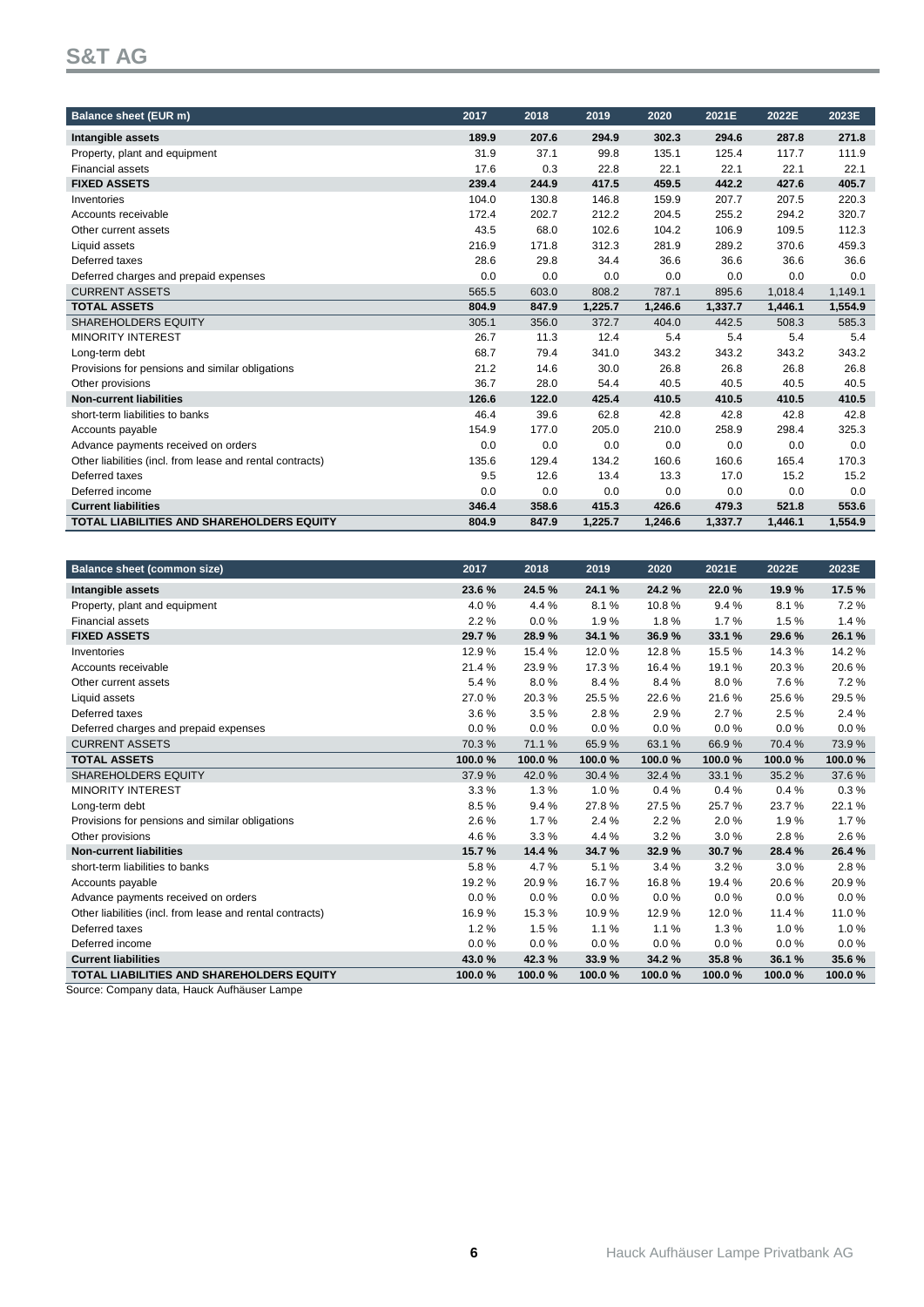# **S&T AG**

| Cash flow statement (EUR m)                                                   | 2017    | 2018    | 2019    | 2020    | 2021E   | 2022E   | 2023E   |
|-------------------------------------------------------------------------------|---------|---------|---------|---------|---------|---------|---------|
| Net profit/loss                                                               | 29.4    | 48.5    | 49.5    | 54.6    | 59.4    | 84.3    | 100.6   |
| Depreciation of fixed assets (incl. leases)                                   | 7.4     | 29.9    | 49.9    | 30.9    | 31.3    | 32.6    | 33.0    |
| Amortisation of goodwill                                                      | 0.0     | 0.0     | 0.0     | 0.0     | 0.0     | 0.0     | 0.0     |
| Amortisation of intangible assets                                             | 18.9    | 0.0     | 0.0     | 30.5    | 32.7    | 33.0    | 33.0    |
| Others                                                                        | $-13.6$ | $-17.7$ | 3.7     | $-8.5$  | 0.0     | 0.0     | 0.0     |
| Cash flow from operations before changes in w/c                               | 42.1    | 60.7    | 103.1   | 107.5   | 123.4   | 149.9   | 166.6   |
| Increase/decrease in inventory                                                | $-17.9$ | $-4.1$  | $-16.0$ | $-13.1$ | $-47.8$ | 0.2     | $-12.8$ |
| Increase/decrease in accounts receivable                                      | 5.5     | $-23.1$ | $-30.0$ | 41.4    | $-50.7$ | $-39.0$ | $-26.5$ |
| Increase/decrease in accounts payable                                         | 15.2    | 2.1     | 49.7    | 5.0     | 48.9    | 39.5    | 26.9    |
| Increase/decrease in other working capital positions                          | 0.0     | 0.0     | $-23.5$ | 0.0     | 0.0     | 0.0     | 0.0     |
| Increase/decrease in working capital                                          | 2.8     | $-25.1$ | $-19.8$ | 33.3    | $-49.7$ | 0.8     | $-12.4$ |
| Cash flow from operating activities                                           | 44.9    | 35.5    | 83.4    | 140.8   | 73.8    | 150.6   | 154.2   |
| CAPEX                                                                         | 23.0    | 25.1    | 27.1    | 33.9    | 39.2    | 43.6    | 44.1    |
| Payments for acquisitions                                                     | 11.5    | 39.6    | 27.2    | 41.0    | 7.5     | 7.5     | 0.0     |
| <b>Financial investments</b>                                                  | 5.7     | $-0.5$  | 4.3     | 3.6     | 0.0     | 0.0     | 0.0     |
| Income from asset disposals                                                   | 1.2     | 1.1     | 2.9     | 1.3     | 0.0     | 0.0     | 0.0     |
| Cash flow from investing activities                                           | $-39.1$ | $-63.1$ | $-55.7$ | $-77.2$ | $-46.7$ | $-51.1$ | $-44.1$ |
| Cash flow before financing                                                    | 5.8     | $-27.6$ | 27.7    | 63.6    | 27.1    | 99.6    | 110.1   |
| Increase/decrease in debt position                                            | 28.8    | 1.2     | 128.1   | $-40.9$ | 0.0     | 0.0     | 0.0     |
| Purchase of own shares                                                        | 0.0     | 0.0     | 14.6    | 12.2    | 0.0     | 0.0     | 0.0     |
| Capital measures                                                              | 86.9    | 2.2     | 0.0     | 1.4     | 0.0     | 0.0     | 0.0     |
| Dividends paid                                                                | 4.9     | 8.3     | 10.6    | 0.0     | 19.8    | 18.1    | 21.4    |
| <b>Others</b>                                                                 | $-17.7$ | $-15.9$ | $-19.1$ | $-14.1$ | 0.0     | 0.0     | 0.0     |
| Effects of exchange rate changes on cash                                      | $-2.0$  | 0.3     | 1.1     | $-8.1$  | 0.0     | 0.0     | 0.0     |
| Cash flow from financing activities                                           | 93.1    | $-20.9$ | 83.8    | $-65.8$ | $-19.8$ | $-18.1$ | $-21.4$ |
| Increase/decrease in liquid assets                                            | 97.0    | $-48.2$ | 112.6   | $-10.2$ | 7.3     | 81.4    | 88.6    |
| Liquid assets at end of period<br>Course: Componis data Hough Aufhäuser Lampe | 216.9   | 171.8   | 312.3   | 281.9   | 289.2   | 370.6   | 459.3   |

Source: Company data, Hauck Aufhäuser Lampe

| 2017   | 2018    | 2019    | 2020    | 2021E   | 2022E   | 2023E   |
|--------|---------|---------|---------|---------|---------|---------|
| 108.3  | 98.4    | 102.2   | 106.7   | 108.0   | 124.5   | 135.7   |
| 80.1%  | $-9.1%$ | 3.8%    | 4.4 %   | 1.3%    | 15.3%   | 9.0%    |
| 242.7  | 300.0   | 336.9   | 373.9   | 395.6   | 471.5   | 514.0   |
| 46.0%  | 23.6%   | 12.3%   | 11.0%   | 5.8%    | 19.2 %  | 9.0%    |
| 132.1  | 133.2   | 152.7   | 178.2   | 198.5   | 213.2   | 232.4   |
| n/a    | 0.8%    | 14.7%   | 16.7%   | 11.4 %  | 7.4%    | 9.0%    |
| n/a    | n/a     | n/a     | n/a     | n/a     | n/a     | n/a     |
| n/a    | n/a     | n/a     | n/a     | n/a     | n/a     | n/a     |
| 398.9  | 459.4   | 531.1   | 596.0   | 648.0   | 747.0   | 814.2   |
| 43.8%  | 15.2 %  | 15.6%   | 12.2 %  | 8.7%    | 15.3%   | 9.0%    |
| 882.0  | 990.9   | 1,122.9 | 1,254.8 | 1,350.0 | 1,556.2 | 1,696.3 |
| 75.1 % | 12.3%   | 13.3%   | 11.7%   | 7.6%    | 15.3%   | 9.0%    |
|        |         |         |         |         |         |         |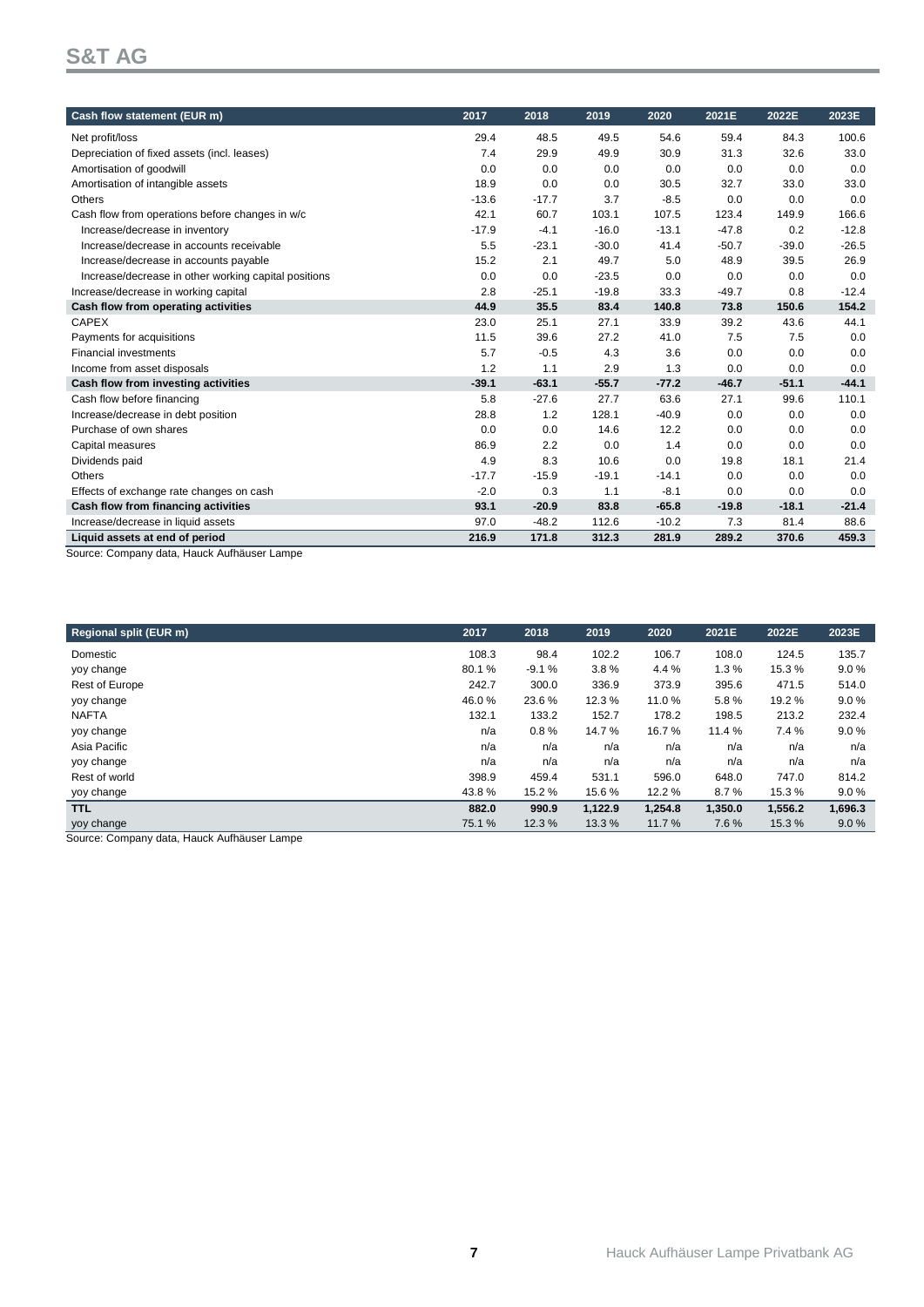# **S&T AG**

| Key ratios (EUR m)                   | 2017     | 2018    | 2019   | 2020   | 2021E  | 2022E  | 2023E   |
|--------------------------------------|----------|---------|--------|--------|--------|--------|---------|
|                                      |          |         |        |        |        |        |         |
| P&L growth analysis                  |          |         |        |        |        |        |         |
| Sales growth                         | 75.1%    | 12.3%   | 13.3%  | 11.7%  | 7.6%   | 15.3%  | 9.0%    |
| EBITDA growth                        | 97.9%    | 33.0%   | 23.4%  | 43.6%  | 22.1%  | 27.4%  | 40.0%   |
| EBIT growth                          | 73.1%    | 47.3%   | 0.4%   | 11.5%  | 17.1%  | 46.0%  | 72.5%   |
| EPS growth                           | 29.9%    | 58.9%   | 9.2%   | 25.7%  | 23.1%  | 51.5%  | 69.2%   |
| <b>Efficiency</b>                    |          |         |        |        |        |        |         |
| Total operating costs / sales        | 93.8%    | 92.4%   | 91.4%  | 91.0%  | 91.1%  | 90.5%  | 89.8%   |
| Sales per employee                   | 306.0    | 254.1   | 259.8  | 288.9  | 307.8  | 351.2  | 379.1   |
| EBITDA per employee                  | 23.6     | 23.2    | 25.9   | 29.9   | 31.1   | 37.4   | 42.6    |
| <b>Balance sheet analysis</b>        |          |         |        |        |        |        |         |
| Avg. working capital / sales         | 13.6%    | 14.0%   | 13.8%  | 12.4%  | 13.3%  | 11.5%  | 12.4%   |
| Inventory turnover (sales/inventory) | 8.5      | 7.6     | 7.7    | 7.8    | 6.5    | 7.5    | 7.7     |
| Trade debtors in days of sales       | 71.3     | 74.6    | 69.0   | 59.5   | 69.0   | 69.0   | 69.0    |
| A/P turnover [(A/P*365)/sales]       | 64.1     | 65.2    | 66.6   | 61.1   | 70.0   | 70.0   | 70.0    |
| Cash conversion cycle (days)         | 38.6     | 48.5    | 39.2   | 36.6   | 47.3   | 35.3   | 33.0    |
| <b>Cash flow analysis</b>            |          |         |        |        |        |        |         |
| Free cash flow                       | 21.9     | 10.4    | 56.3   | 106.9  | 34.6   | 107.1  | 110.1   |
| Free cash flow/sales                 | 2.5%     | 1.1%    | 5.0%   | 8.5%   | 2.6%   | 6.9%   | 6.5%    |
| FCF / net profit                     | 97.3%    | 23.2%   | 114.6% | 192.2% | 58.3%  | 127.0% | 109.4%  |
| Capex / depn                         | 109.2%   | 82.3%   | 62.9%  | 61.2%  | 61.2%  | 66.4%  | 66.8%   |
| Capex / maintenance capex            | 145.7%   | n/a     | 74.6%  | 70.3%  | 67.5%  | 75.9%  | 82.2%   |
| Capex / sales                        | n/a      | n/a     | n/a    | n/a    | n/a    | n/a    | n/a     |
| <b>Security</b>                      |          |         |        |        |        |        |         |
| Net debt                             | $-101.8$ | $-52.7$ | 91.5   | 104.1  | 96.8   | 15.4   | $-73.3$ |
| Net Debt/EBITDA                      | 0.0      | 0.0     | 0.8    | 0.8    | 0.7    | 0.1    | 0.0     |
| Net debt / equity                    | neg.     | neg.    | 0.2    | 0.3    | 0.2    | 0.0    | neg.    |
| Interest cover                       | 6.0      | 10.0    | 6.9    | 7.4    | 8.9    | 12.4   | 15.4    |
| Dividend payout ratio                | 36.6%    | 23.5%   | 0.0%   | 35.7%  | 30.5%  | 25.4%  | 22.4%   |
| <b>Asset utilisation</b>             |          |         |        |        |        |        |         |
| Capital employed turnover            | 1.7      | 1.9     | 1.3    | 1.5    | 1.5    | 1.6    | 1.6     |
| Operating assets turnover            | 5.7      | 5.1     | 4.4    | 4.3    | 4.1    | 4.8    | 5.2     |
| Plant turnover                       | 27.7     | 26.7    | 11.3   | 9.3    | 10.8   | 13.2   | 15.2    |
| Inventory turnover (sales/inventory) | 8.5      | 7.6     | 7.7    | 7.8    | 6.5    | 7.5    | 7.7     |
| <b>Returns</b>                       |          |         |        |        |        |        |         |
| <b>ROCE</b>                          | 9.4%     | 11.9%   | 8.8%   | 9.9%   | 8.2%   | 10.9%  | 12.8%   |
| <b>ROE</b>                           | 7.4%     | 12.6%   | 13.2%  | 13.8%  | 13.4 % | 16.6%  | 17.2%   |
| Other                                |          |         |        |        |        |        |         |
| Interest paid / avg. debt            | 6.6%     | 5.3%    | 3.4%   | 3.7%   | 2.1%   | 2.1%   | 2.1%    |
| No. employees (average)              | 2882     | 3900    | 4322   | 4343   | 4387   | 4431   | 4475    |
| Number of shares                     | 52.5     | 66.1    | 66.1   | 65.0   | 65.0   | 65.0   | 65.0    |
| <b>DPS</b>                           | 0.1      | 0.2     | 0.0    | 0.3    | 0.3    | 0.3    | 0.3     |
| <b>EPS</b> reported                  | 0.43     | 0.68    | 0.74   | 0.86   | 0.91   | 1.30   | 1.55    |
| <b>Valuation ratios</b>              |          |         |        |        |        |        |         |
| P/BV                                 | 3.0      | 2.7     | 2.6    | 2.4    | 2.2    | 1.9    | 1.7     |
| EV/sales                             | 1.0      | 0.9     | 1.0    | 0.9    | 0.8    | 0.6    | 0.5     |
| EV/EBITDA                            | 12.5     | 10.3    | 9.8    | 8.5    | 8.0    | 6.1    | 4.8     |
| EV/EBITA                             | 14.0     | 15.1    | 12.7   | 11.1   | 10.4   | 7.6    | 5.8     |
| EV/EBIT                              | 20.3     | 15.1    | 17.7   | 16.0   | 15.1   | 10.1   | 7.4     |
| EV/FCF                               | 38.8     | 89.2    | 19.4   | 10.3   | 31.6   | 9.4    | 8.4     |
| Adjusted FCF yield                   | 5.2%     | 7.0%    | 7.7%   | 8.7%   | 9.3%   | 12.7%  | 15.9%   |
| Dividend yield                       | 0.9%     | 1.1%    | 0.0%   | 2.0%   | 1.9%   | 2.2%   | 2.3%    |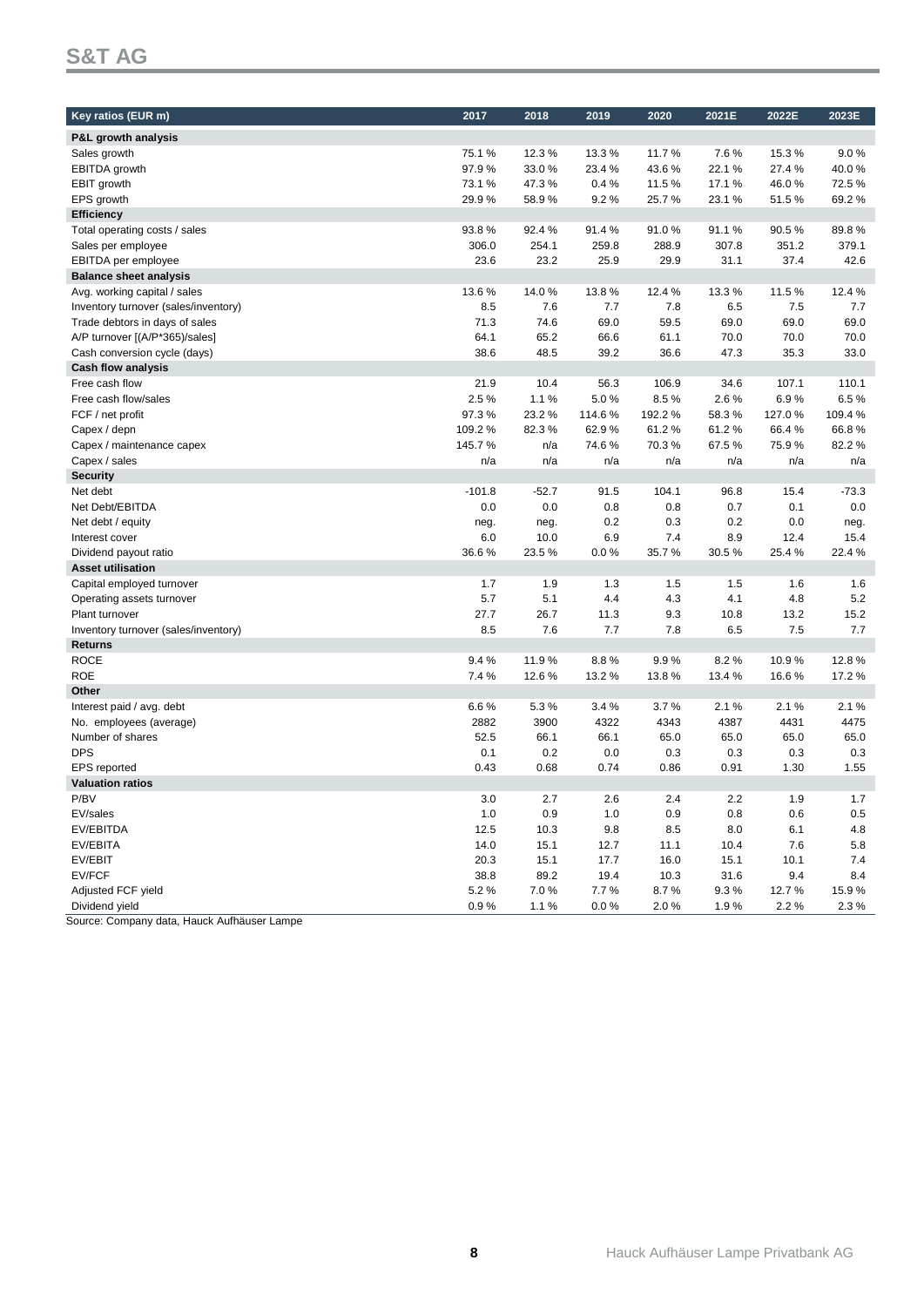### **Disclosures regarding research publications of Hauck Aufhäuser Lampe Privatbank AG pursuant to section 85 of the German Securities Trading Act (WpHG) and distributed in the UK under the Temporary Permission Regime for EEA firms, subject to the FCA requirements on research recommendation disclosures**

It is essential that any research recommendation is fairly presented and discloses interests of indicates relevant conflicts of interest. Pursuant to section 85 of the German Securities Trading Act (WpHG) a research report has to point out possible conflicts of interest in connection with the analysed company. Further to this, under the FCA's rules on research recommendations, any conflicts of interest in connection with the recommendation must be disclosed. A conflict of interest is presumed to exist in particular if Hauck Aufhäuser Lampe Privatbank AG

- (1) or any other person belonging to the same group with it was part of a consortium within the past twelve months that issued the financial instruments of the analysed company by way of a public offer.
- (2) or any other person belonging to the same group with it has entered into an agreement on the production of the research report with the analysed company.
- (3) or any other person belonging to the same group with it has been party to an agreement on the provision of investment banking services with the analysed company or have received services or a promise of services under the term of such an agreement within the past twelve month.
- (4) The analysed company holds 5% or more of the share capital of Hauck Aufhäuser Lampe Privatbank AG.
- (5) holds (a) a net short position or (b) a net long position of 0.5% of the outstanding share capital of the analysed company.
- (6) or any other person belonging to the same group with it is a market maker or liquidity provider in the financial instruments of the issuer.
- (7) or the analyst has any other significant financial interests relating to the analysed company such as, for example, exercising mandates in the interest of the analysed company.
- (8) The research report has been made available to the analysed company prior to its publication. Thereafter, only factual changes have been made to the report.

**Conflicts of interest that existed at the time when this research report was published**:

**Company Disclosure**

S&T AG

### **Historical target price and rating changes for S&T AG in the last 12 months**

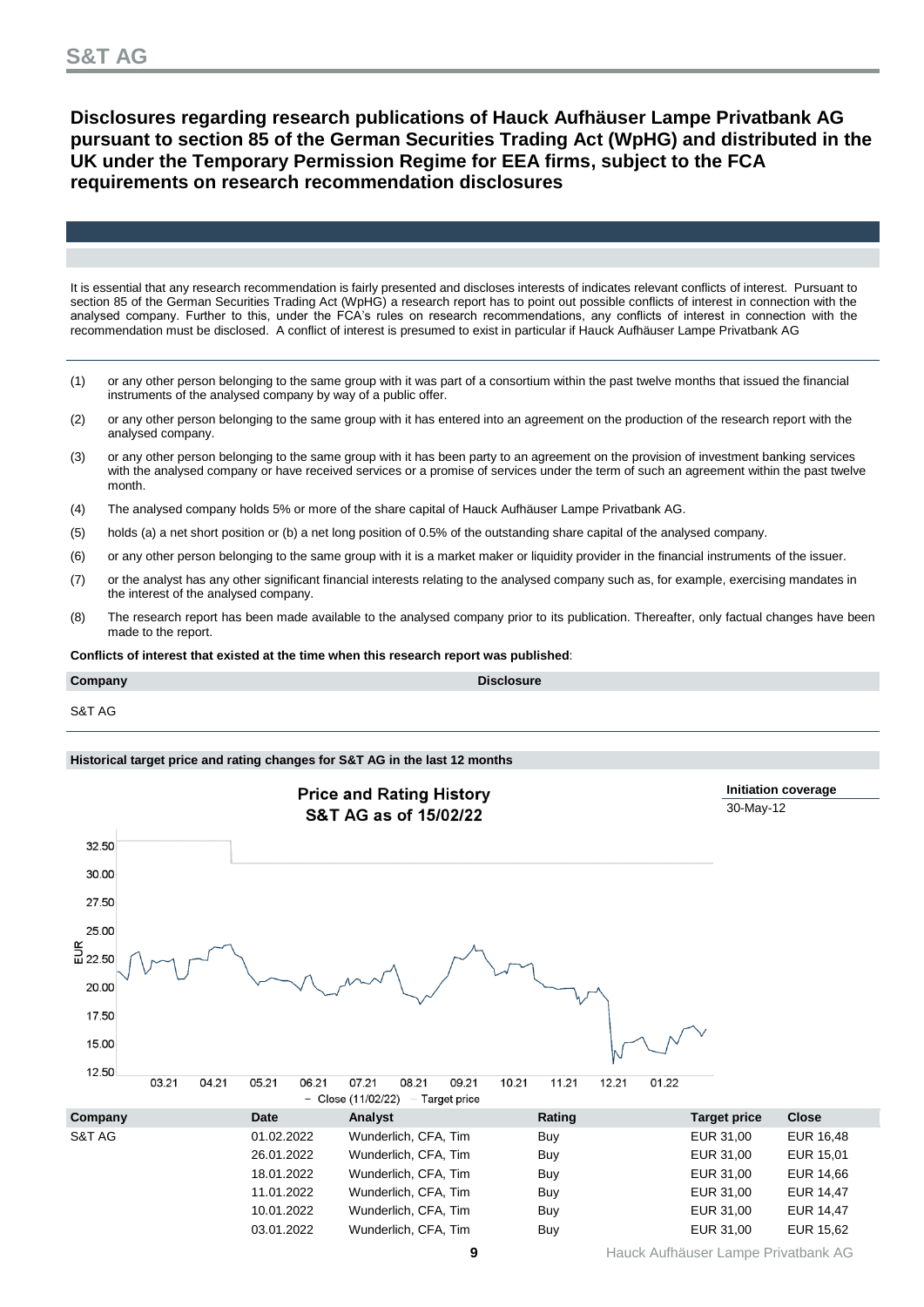| 24.12.2021 | Wunderlich, CFA, Tim | Buy | EUR 31,00 | EUR 15,12 |
|------------|----------------------|-----|-----------|-----------|
| 23.12.2021 | Wunderlich, CFA, Tim | Buy | EUR 31,00 | EUR 15,12 |
| 22.12.2021 | Wunderlich, CFA, Tim | Buy | EUR 31,00 | EUR 14,85 |
| 20.12.2021 | Wunderlich, CFA, Tim | Buy | EUR 31,00 | EUR 13,78 |
| 17.12.2021 | Wunderlich, CFA, Tim | Buy | EUR 31,00 | EUR 14,43 |
| 10.11.2021 | Wunderlich, CFA, Tim | Buy | EUR 31,00 | EUR 20,02 |
| 26.10.2021 | Wunderlich, CFA, Tim | Buy | EUR 31,00 | EUR 21,82 |
| 12.10.2021 | Wunderlich, CFA, Tim | Buy | EUR 31,00 | EUR 21,22 |
| 10.09.2021 | Wunderlich, CFA, Tim | Buy | EUR 31,00 | EUR 22,70 |
| 07.09.2021 | Wunderlich, CFA, Tim | Buy | EUR 31,00 | EUR 21,04 |
| 07.09.2021 | Wunderlich, CFA, Tim | Buy | EUR 31,00 | EUR 21,04 |
| 07.09.2021 | Wunderlich, CFA, Tim | Buy | EUR 31,00 | EUR 21,04 |
| 07.09.2021 | Wunderlich, CFA, Tim | Buy | EUR 31,00 | EUR 21,04 |
| 07.09.2021 | Wunderlich, CFA, Tim | Buy | EUR 31,00 | EUR 21,04 |
| 07.09.2021 | Wunderlich, CFA, Tim | Buy | EUR 31,00 | EUR 21,04 |
| 07.09.2021 | Wunderlich, CFA, Tim | Buy | EUR 31,00 | EUR 21,04 |
| 07.09.2021 | Wunderlich, CFA, Tim | Buy | EUR 31,00 | EUR 21,04 |
| 07.09.2021 | Wunderlich, CFA, Tim | Buy | EUR 31,00 | EUR 21,04 |
| 07.09.2021 | Wunderlich, CFA, Tim | Buy | EUR 31,00 | EUR 21,04 |
| 06.08.2021 | Wunderlich, CFA, Tim | Buy | EUR 31,00 | EUR 22,02 |
| 03.08.2021 | Wunderlich, CFA, Tim | Buy | EUR 31,00 | EUR 21,46 |
| 11.05.2021 | Wunderlich, CFA, Tim | Buy | EUR 31,00 | EUR 21,22 |
| 11.05.2021 | Wunderlich, CFA, Tim | Buy | EUR 31,00 | EUR 21,22 |
| 07.05.2021 | Wunderlich, CFA, Tim | Buy | EUR 31,00 | EUR 21,22 |
| 28.04.2021 | Wunderlich, CFA, Tim | Buy | EUR 31,00 | EUR 23,80 |
| 24.02.2021 | Wunderlich, CFA, Tim | Buy | EUR 33,00 | EUR 22,76 |
|            |                      |     |           |           |

### **Hauck Aufhäuser Investment Banking distribution of ratings and in proportion to investment banking services**

| Buv  | 79.11 %  | 96.43%   |
|------|----------|----------|
| Sell | $5.06\%$ | $0.00\%$ |
| Hold | 15.82 %  | 3.57%    |

Date of publication creation: 15/02/2022 08:13 AM

Date of publication dissemination: 15/02/2022 08:19 AM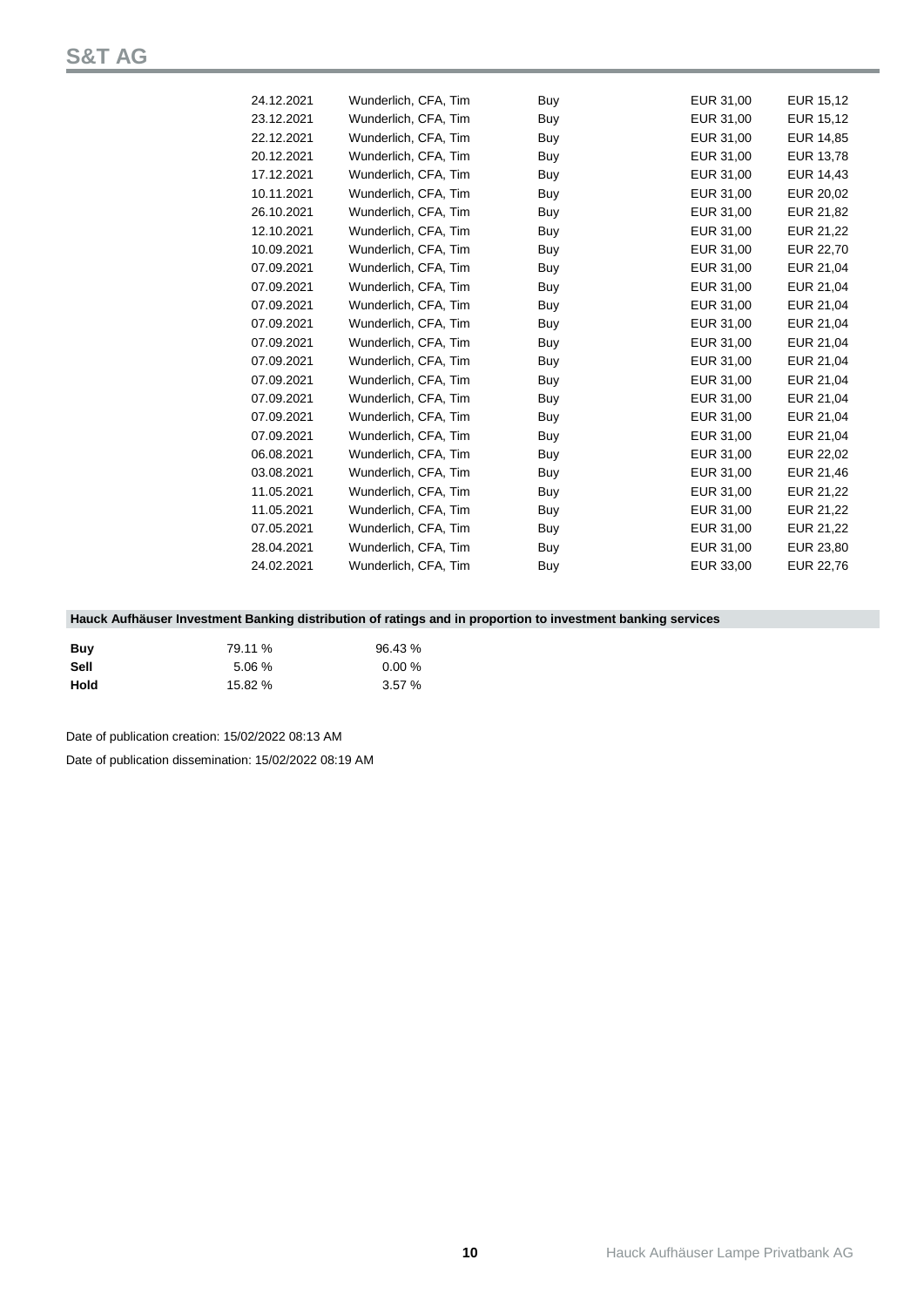### **1. General Information/Liabilities**

This research report has been produced for the information purposes of institutional investors only, and is not in any way a personal recommendation, offer or solicitation to buy or sell the financial instruments mentioned herein. The document is confidential and is made available by Hauck Aufhäuser Lampe Privatbank AG, exclusively to selected recipients [in DE, GB, FR, CH, US, UK, Scandinavia, and Benelux or, in individual cases, also in other countries]. A distribution to private investors in the sense of the German Securities Trading Act (WpHG) is excluded. It is not allowed to pass the research report on to persons other than the intended recipient without the permission of Hauck Aufhäuser Lampe Privatbank AG. Reproduction of this document, in whole or in part, is not permitted without prior permission Hauck Aufhäuser Lampe Privatbank AG. All rights reserved.

Under no circumstances shall Hauck Aufhäuser Lampe Privatbank AG, any of its employees involved in the preparation, have any liability for possible errors or incompleteness of the information included in this research report – neither in relation to indirect or direct nor consequential damages. Liability for damages arising either directly or as a consequence of the use of information, opinions and estimates is also excluded. Past performance of a financial instrument is not necessarily indicative of future performance.

#### **2. Responsibilities**

This research report was prepared by the research analyst named on the front page (the "Producer"). The Producer is solely responsible for the views and estimates expressed in this report. The report has been prepared independently. The content of the research report was not influenced by the issuer of the analysed financial instrument at any time. It may be possible that parts of the research report were handed out to the issuer for information purposes prior to the publication without any major amendments being made thereafter.

#### **3. Organisational Requirements**

Hauck Aufhäuser Lampe Privatbank AG took internal organisational and regulative precautions to avoid or accordingly disclose possible conflicts of interest in connection with the preparation and distribution of the research report. All members of Hauck Aufhäuser Lampe Privatbank AG involved in the preparation of the research report are subject to internal compliance regulations. No part of the Producer's compensation is directly or indirectly related to the preparation of this financial analysis. In case a research analyst or a closely related person is confronted with a conflict of interest, the research analyst is restricted from covering this company.

#### **4. Information Concerning the Methods of Valuation/Update**

The determination of the fair value per share, i.e. the price target, and the resultant rating is done on the basis of the adjusted free cash flow (adj. FCF) method and on the basis of the discounted cash flow – DCF model. Furthermore, a peer group comparison is made.

The adj. FCF method is based on the assumption that investors purchase assets only at a price (enterprise value) at which the operating cash flow return after taxes on this investment exceeds their opportunity costs in the form of a hurdle rate of 7.5%. The operating cash flow is calculated as EBITDA less maintenance capex and taxes.

Within the framework of the DCF approach, the future free cash flows are calculated initially on the basis of a fictitious capital structure of 100% equity, i.e. interest and repayments on debt capital are not factored in initially. The adjustment towards the actual capital structure is done by discounting the calculated free cash flows with the weighted average cost of capital (WACC), which takes into account both the cost of equity capital and the cost of debt. After discounting, the calculated total enterprise value is reduced by the interest-bearing debt capital in order to arrive at the equity value.

Hauck Aufhäuser Lampe Privatbank AG uses the following three-step rating system for the analysed companies:

Buy: Sustainable upside potential of more than 10% within 12 months Sell: Sustainable downside potential of more than 10% within 12 months.

Hold: Upside/downside potential is limited. No immediate catalyst visible.

NB: The ratings of Hauck Aufhäuser Lampe Privatbank AG are not based on a performance that is expected to be "relative" to the market.

The decision on the choice of the financial instruments analysed in this document was solely made by Hauck Aufhäuser Lampe Privatbank AG. The opinions and estimates in this research report are subject to change without notice. It is within the discretion of Hauck Aufhäuser Lampe Privatbank AG whether and when it publishes an update to this research report, but in general updates are created on a regular basis, after 6 months at the latest. A sensitivity analysis is included and published in company's initial studies.

#### **5. Major Sources of Information**

Part of the information required for this research report was made available by the issuer of the financial instrument. Furthermore, this report is based on publicly available sources (such as, for example, Bloomberg, Reuters, VWD-Trader and the relevant daily press) believed to be reliable. Hauck Aufhäuser Lampe Privatbank AG has checked the information for plausibility but not for accuracy or completeness.

### **6. Competent Supervisory Authority**

Hauck Aufhäuser Lampe Privatbank AG are under supervision of the BaFin – German Federal Financial Supervisory Authority Bundesanstalt für Finanzdienstleistungsaufsicht), Graurheindorfer Straße 108, 53117 Bonn and Marie-Curie-Straße 24 – 28, 60439 Frankfurt a.M.

This document is distributed in the UK under the Temporary Permission Regime for EEA firms and in compliance with the applicable FCA requirements.

### **7. Specific Comments for Recipients Outside of Germany**

This research report is subject to the law of the Federal Republic of Germany. The distribution of this information to other states in particular to the USA, Canada, Australia and Japan may be restricted or prohibited by the laws applicable within this state.

#### **8. Miscellaneous**

According to Article 4(1) No. i of the delegated regulation 2016/958 supplementing regulation 596/2014 of the European Parliament, further information regarding investment recommendations of the last 12 months are published under: <https://www.hal-privatbank.com/en/investmentbank/investment-banking>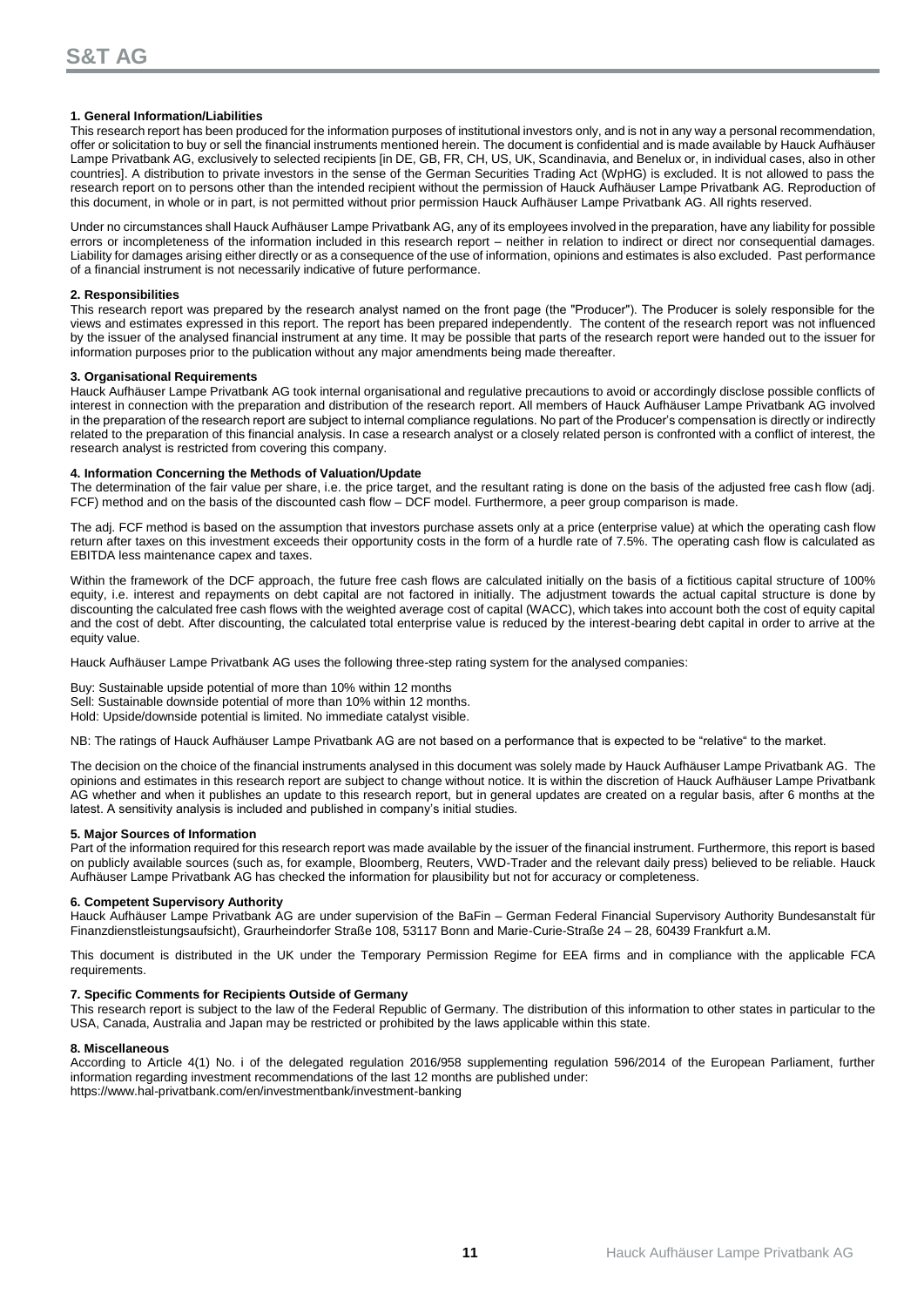## **Disclosures for U.S. persons only**

This research report is a product of HAUCK AUFHÄUSER LAMPE PRIVATBANK AG, which is the employer of the research analyst(s) who has prepared the research report. The research analyst(s) preparing the research report is/are resident outside the United States (U.S.) and are not associated persons of any U.S. regulated broker-dealer and therefore the analyst(s) is/are not subject to supervision by a U.S. broker-dealer, and is/are not required to satisfy the regulatory licensing requirements of FINRA or required to otherwise comply with U.S. rules or regulations regarding, among other things, communications with a subject company, public appearances and trading securities held by a research analyst account.

This report is intended for distribution by HAUCK AUFHÄUSER LAMPE PRIVATBANK AG, only to "Major Institutional Investors" as defined by Rule 15a-6(b)(4) of the U.S. Securities and Exchange Act, 1934 (the Exchange Act) and interpretations thereof by U.S. Securities and Exchange Commission (SEC) in reliance on Rule 15a 6(a)(2). If the recipient of this report is not a Major Institutional Investor as specified above, then it should not act upon this report and return the same to the sender. Further, this report may not be copied, duplicated and/or transmitted onward to any U.S. person, which is not the Major Institutional Investor.

In reliance on the exemption from registration provided by Rule 15a-6 of the Exchange Act and interpretations thereof by the SEC in order to conduct certain business with Major Institutional Investors, HAUCK AUFHÄUSER LAMPE PRIVATBANK AG, has entered into an agreement with a U.S. registered broker-dealer, Marco Polo Securities Inc. ("Marco Polo"). Transactions in securities discussed in this research report should be effected through Marco Polo or another U.S. registered broker dealer.